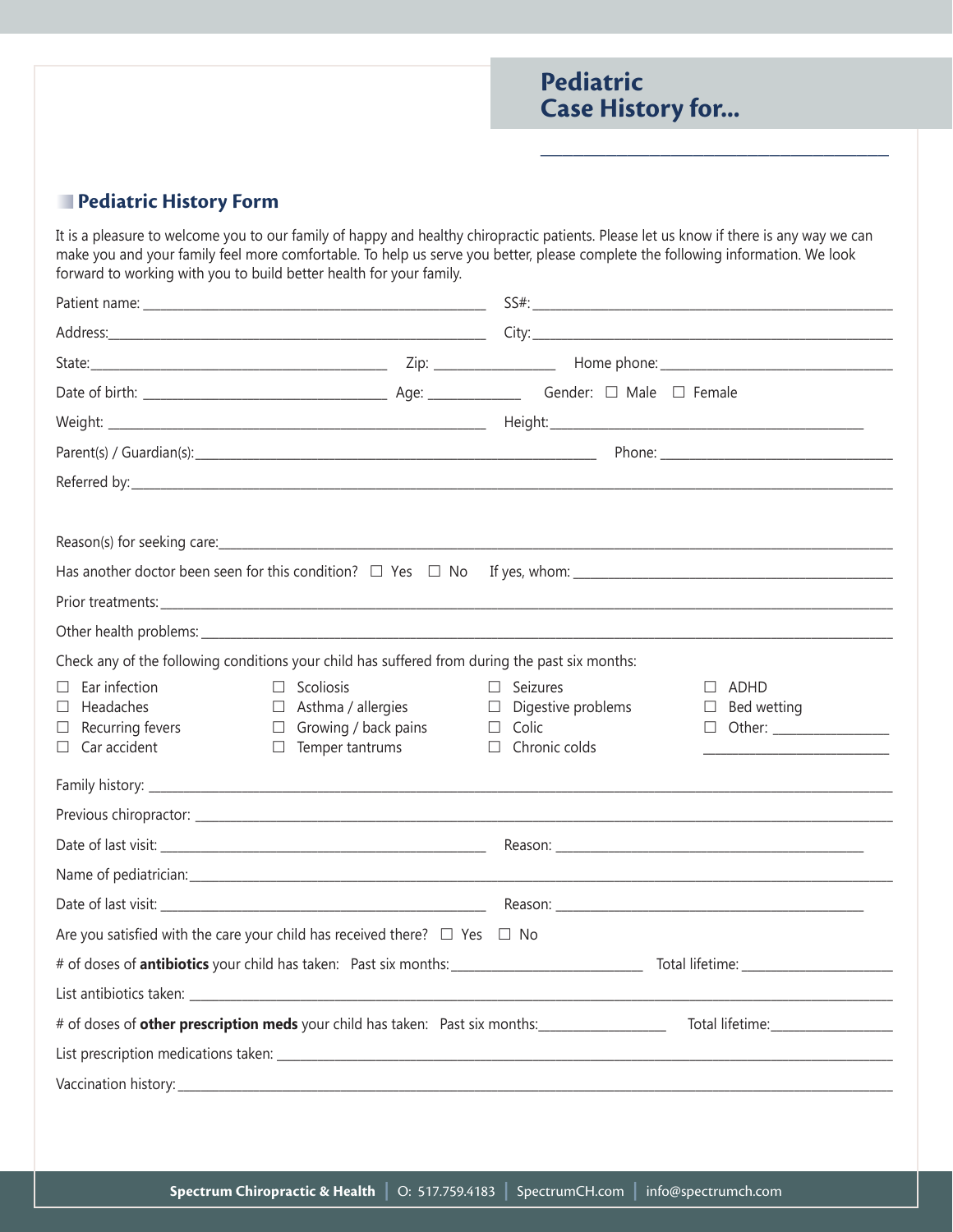| <b>Prenatal History</b>                                                                                                                                                                                                                                               |  |  |
|-----------------------------------------------------------------------------------------------------------------------------------------------------------------------------------------------------------------------------------------------------------------------|--|--|
|                                                                                                                                                                                                                                                                       |  |  |
|                                                                                                                                                                                                                                                                       |  |  |
|                                                                                                                                                                                                                                                                       |  |  |
|                                                                                                                                                                                                                                                                       |  |  |
|                                                                                                                                                                                                                                                                       |  |  |
| Location of birth: $\Box$ Hospital $\Box$ Birthing center $\Box$ Home                                                                                                                                                                                                 |  |  |
| Birth intervention: $\Box$ Vacuum extraction $\Box$ Forceps $\Box$ Cesarean extraction ( $\Box$ Emergency $\Box$ Planned)                                                                                                                                             |  |  |
|                                                                                                                                                                                                                                                                       |  |  |
|                                                                                                                                                                                                                                                                       |  |  |
|                                                                                                                                                                                                                                                                       |  |  |
| <b>Feeding History</b>                                                                                                                                                                                                                                                |  |  |
|                                                                                                                                                                                                                                                                       |  |  |
|                                                                                                                                                                                                                                                                       |  |  |
|                                                                                                                                                                                                                                                                       |  |  |
| <b>Development History</b>                                                                                                                                                                                                                                            |  |  |
| During the milestones listed below, your child's spine is most vulnerable to stress and should be routinely checked by a chiropractor for<br>prevention and early detection of vertebral subluxation (spinal nerve interference). At what age was your child able to: |  |  |
| _________ Respond to sound ____________ Hold head up ______________ Cross crawl ____________________ Walk alone                                                                                                                                                       |  |  |
| __________ Respond to visual ______________ Sit up<br>stimuli                                                                                                                                                                                                         |  |  |
| According to the National Safety Council, at some point, approximately 50% of children fall head first from a high place during their<br>first year of life (e.g., bed, changing table, staircase, etc.). Has this happened to your child? $\square$ Yes $\square$ No |  |  |
|                                                                                                                                                                                                                                                                       |  |  |
| Is/has your child been involved in any high-impact or contact-type sports (e.g., soccer, football, gymnastics, baseball, cheerleading,                                                                                                                                |  |  |
|                                                                                                                                                                                                                                                                       |  |  |
|                                                                                                                                                                                                                                                                       |  |  |
|                                                                                                                                                                                                                                                                       |  |  |
|                                                                                                                                                                                                                                                                       |  |  |
|                                                                                                                                                                                                                                                                       |  |  |
|                                                                                                                                                                                                                                                                       |  |  |